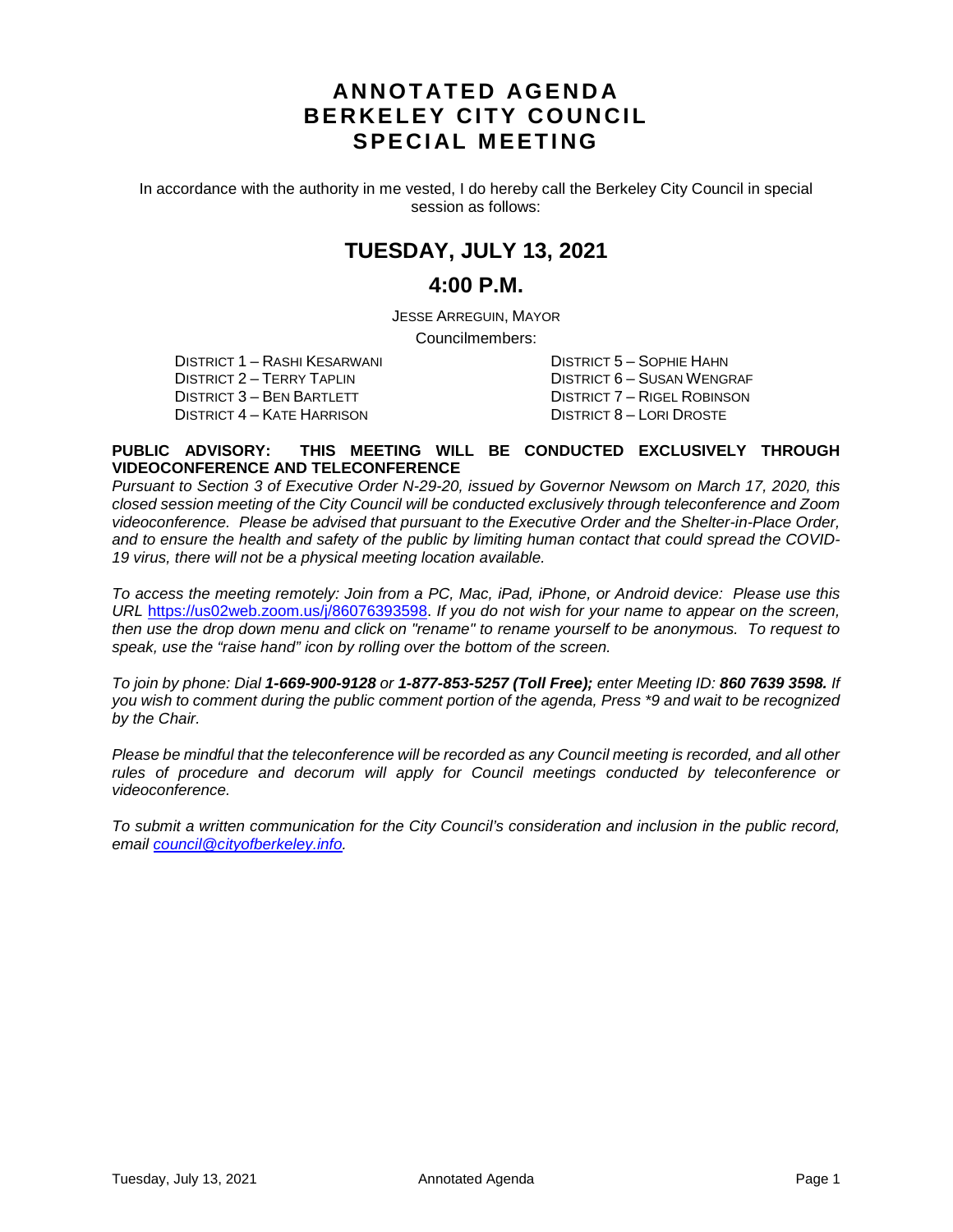## **Preliminary Matters**

**Roll Call:** 4:03 p.m.

**Present:** Kesarwani, Taplin, Harrison, Hahn, Wengraf, Robinson, Droste, Arreguin

**Absent:** Bartlett

Councilmember Bartlett present at 4:21 p.m.

#### **Public Comment - Limited to items on this agenda only** – 20 speakers

### **CLOSED SESSION:**

The City Council will convene in closed session to meet concerning the following:

- **1. CONFERENCE WITH LEGAL COUNSEL – PENDING LITIGATION PURSUANT TO GOVERNMENT CODE SECTIONS 54956.9(a) AND 54956.9(d)(1):**
	- a. City of Berkeley v. Regents of the University of California, Alameda Superior Court Case No. RG19023058
	- b. Save Berkeley's Neighborhoods, et al. v. The Regents of the University of California, et al., Alameda Superior Court, Case No. RG19006256

**Action:** No reportable action taken

#### **2. CONFERENCE WITH LEGAL COUNSEL – ANTICIPATED LITIGATION PURSUANT TO GOVERNMENT CODE SECTIONS 54956.9(c) and 54956 (d)(4):**

Initiation of litigation – one case

The City Council will consider whether to initiate a lawsuit against the Regents of the University of California related to the Long Range Development Plan for the Berkeley Campus and related actions.

**Action:** No reportable action taken.

## **OPEN SESSION:**

No reportable action.

### **Adjournment**

**Action:** M/S/C (Harrison/Robinson) to adjourn the meeting. **Vote:** Ayes – Kesarwani, Taplin, Bartlett, Harrison, Hahn, Wengraf, Robinson, Arreguin; Noes – None; Abstain – None; Absent – Droste.

Councilmember Droste absent 7:22 p.m. – 7:24 p.m.

Adjourned at 7:24 p.m.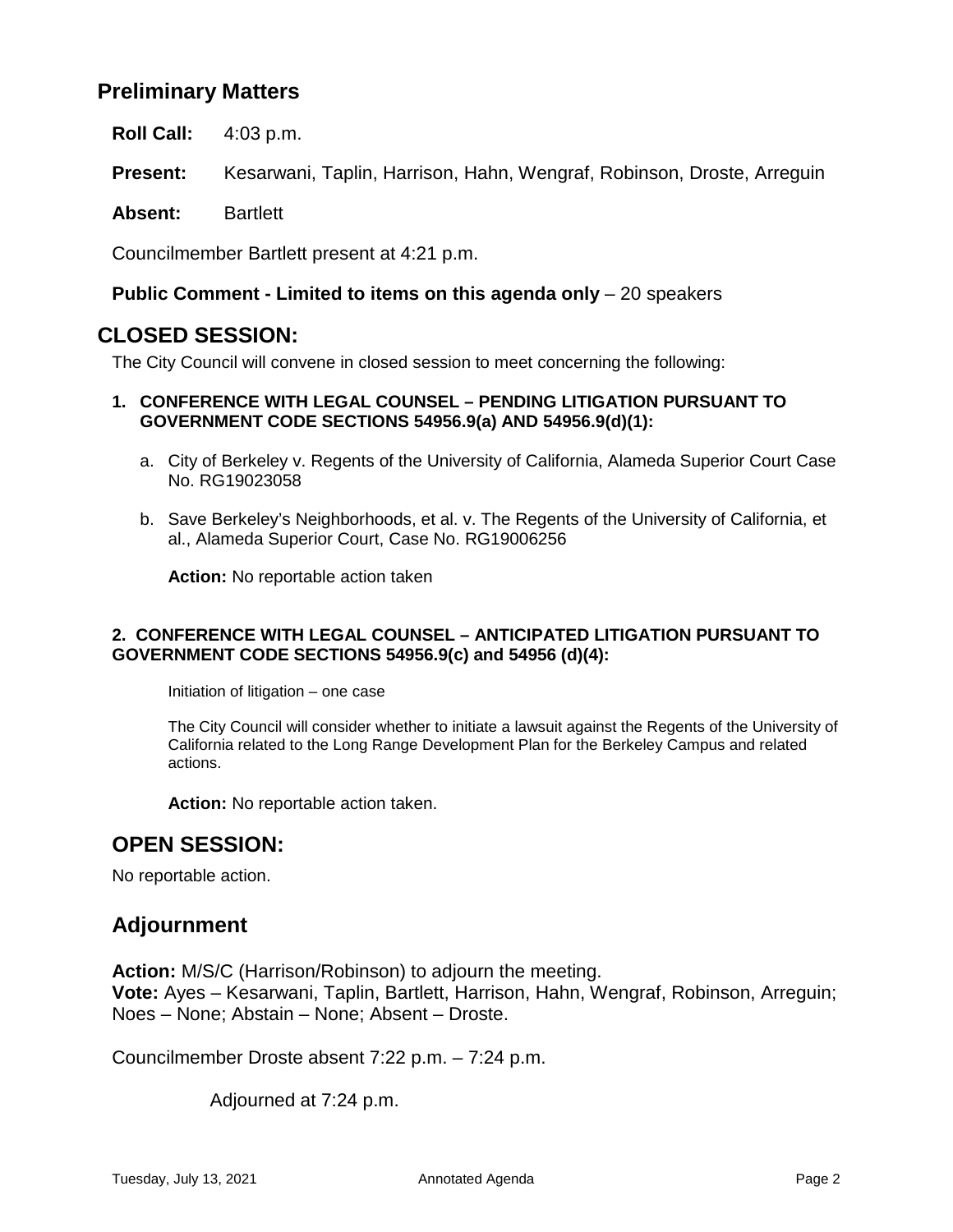# **Communications**

• None

# **Supplemental Communications and Reports 1**

• None

## **Supplemental Communications and Reports 2**

#### **Item #2: Conference with Legal Counsel – Anticipated Litigation Pursuant to Government Code Sections: 54956.9 (C) and 54956 (d) (4)**

- 1. Leila Moncharsh
- 2. John Selawsky
- 3. 1921 Walnut Street Association
- 4. Kim and Theo Romerso
- 5. Phil Allen
- 6. Save 1921 Walnut
- 7. UC Berkeley Capital Strategies
- 8. Margots999@ (2)
- 9. Natalie Logusch
- 10.Tom Luce
- 11.Hali Hammer
- 12.Ann May
- 13.Carol Corradi
- 14.Leo Kremer
- 15.Rob Wenig
- 16.Carol Denney
- 17.Mark Schneiderman
- 18.David Shiver, on behalf of the Southside Neighborhood Consortium
- 19.Jean Mudge
- 20.Marissa Moss
- 21.Donna Evans
- 22.Shelli Oreck
- 23.Barbara Malina
- 24.Leslie Firestone
- 25.Gabriela Kipnis
- 26.Marla Wilson
- 27.Tony Corman
- 28.Dean Hunsaker
- 29.Andrew Guenthner
- 30.Pam Frantz
- 31.Annne Boersma (2)
- 32.Robert Dunn
- 33.Gail Tennant
- 34.Kathleen Giustino
- 35.Diana Bohn (3)
- 36.Fred Krieger
- 37.Coplan Family
- 38.Dona Bretherick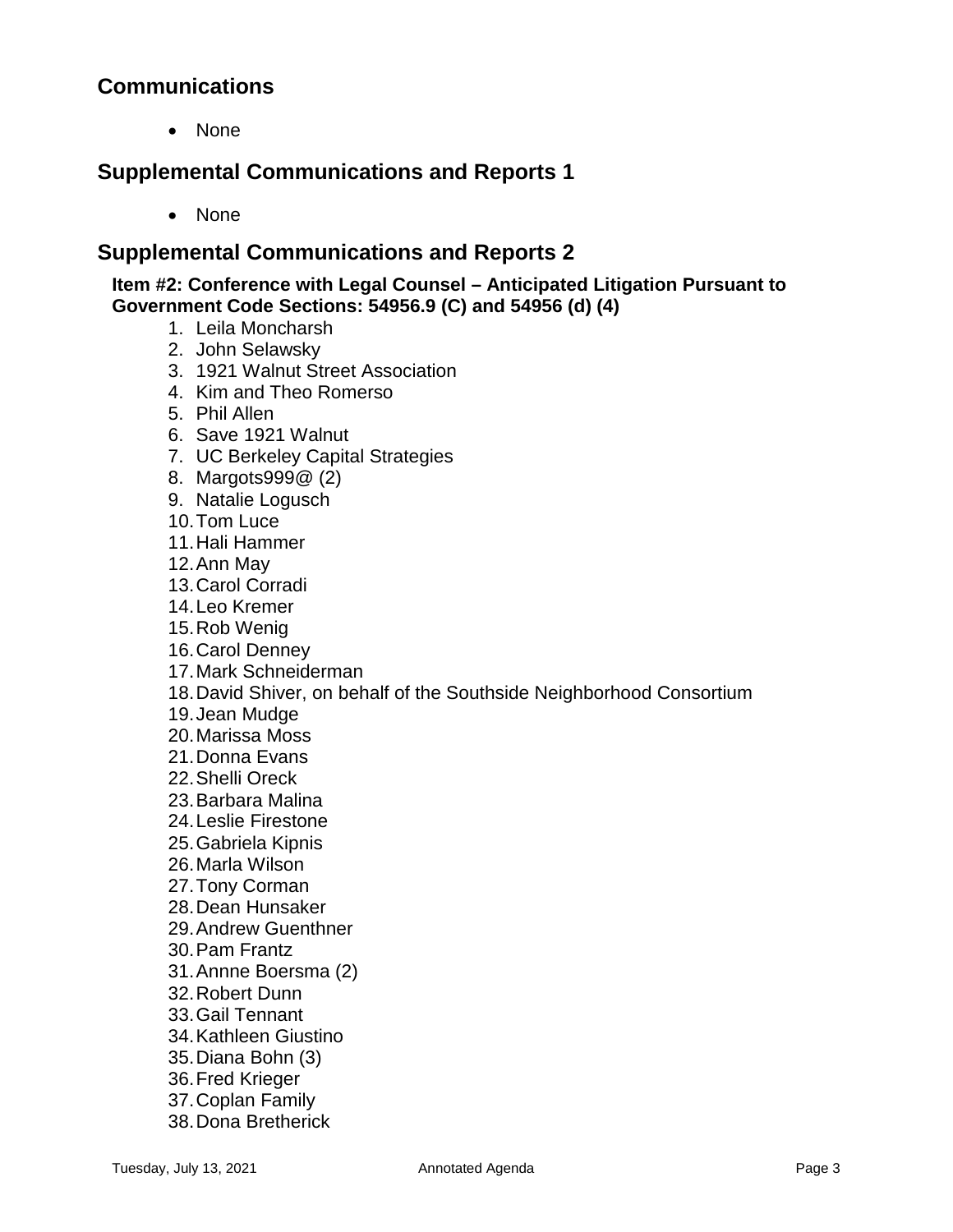39.Madeleine Shearer

- 40.Sabina McMurty
- 41.Dorothy Berndt
- 42.Joshua Rose
- 43.Cris Benson
- 44.Debbie DeVoe
- 45.Carol Hirth
- 46.Wallace Gorell
- 47.Robert Godes
- 48.Leah Redwood
- 49.Karen Sharpe
- 50.Ann Carlson
- 51.Dione Cota
- 52.Sue Chan
- 53.Karyn Mandan
- 54.Eileen Joyce
- 55.Lynne Clenfield
- 56.Charlotte von der Hude
- 57.Claudia Deering
- 58.Donna Mickleson
- 59.Esther Lerman
- 60.Jeffery Kaplan
- 61.Mark Gorney
- 62.Councilmember Harrison (2)
- 63.Terri Wilde
- 64.Zach Stewart
- 65.Doug Jackson
- 66.Lynne Scalapino
- 67.David Axelrod
- 68.Stefen
- 69.Michael Weber
- 70.Lisa Bruce
- 71.Greysonne Coomes
- 72.Summer Brenner
- 73.Katherine Ramage

### **Supplemental Communications and Reports 3**

#### **Item #2: Conference with Legal Counsel – Anticipated Litigation Pursuant to Government Code Sections: 54956.9 (C) and 54956 (d) (4)**

74.Laura Schmidt 75.Kerna Trottier 76.Paola Laverde 77.Jeannie Battagin 78.Dawn Thomas 79.Todd and Linda Darling 80.Anne-Lise Francois 81.Jerry Kapsner 82.Russbumper 83.Sally Nelson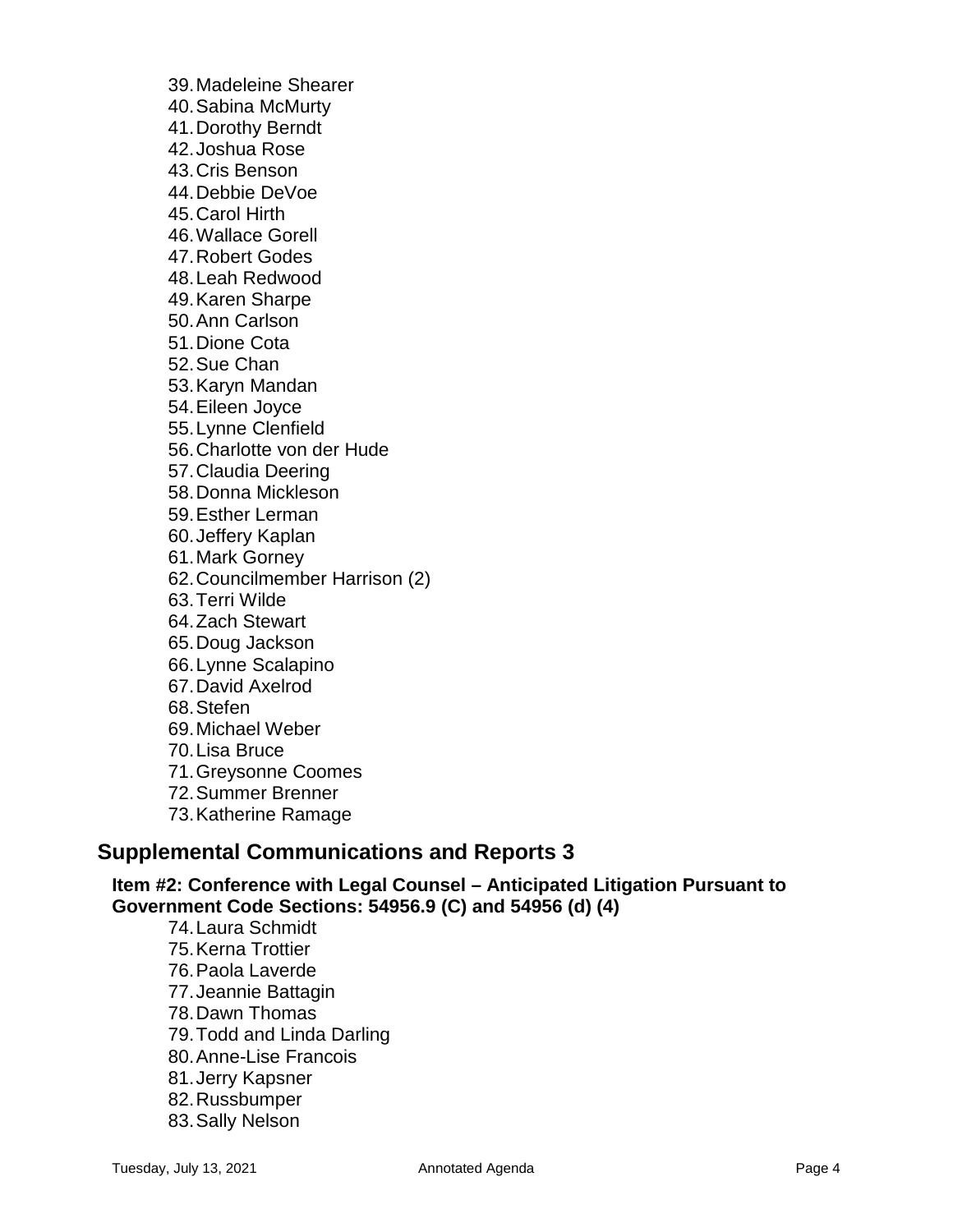84.Kathy Dittmer

- 85.Mary Louise Zernicke
- 86.Elana Auerbach
- 87.Ellen Thomsen
- 88.Barbara Fisher
- 89.Nancy Carleton
- 90.Margaretta Mitchell
- 91.Susan DeMersseman
- 92.Laura Klein
- 93.Christa Burgoyne
- 94.Sharon Singer
- 95.Anna Mantell
- 96.John Harris
- 97.Leonard Pitt
- 98.Bernard Marszalek
- 99.Marda Stothers
- 100. S. Entwistle
- 101. Tom Shoff
- 102. jwarzyn@
- 103. Judy Beblaar
- 104. Carolyn McNiven
- 105. Barbara Rydlander
- 106. Harvey Smith
- 107. Theresa Gensler
- 108. Mary Lee Noonan
- 109. Elizabeth Lamoureaux
- 110. Sandra Blair
- 111. Toni Garrett
- 112. Maxina Ventura
- 113. Zach Stewart
- 114. Terri Saul
- 115. Doreen Neptune
- 116. Gerard Jamin
- 117. Berkeley Citizens for a Better Plan
- 118. Carole Peftofsky
- 119. Carole Cool
- 120. Sheila Goldmacher
- 121. Katie Latimer
- 122. Spencer Veale
- 123. Kevin Moore
- 124. Jaz Colibri
- 125. Tom Luce
- 126. Tiffany Bennett
- 127. Phillip Bokovoy
- 128. Josef Chytry
- 129. Emma Gobler
- 130. Patricia Adler
- 131. Maya Karpinski
- 132. Carla Woodworth
- 133. John Selawsky